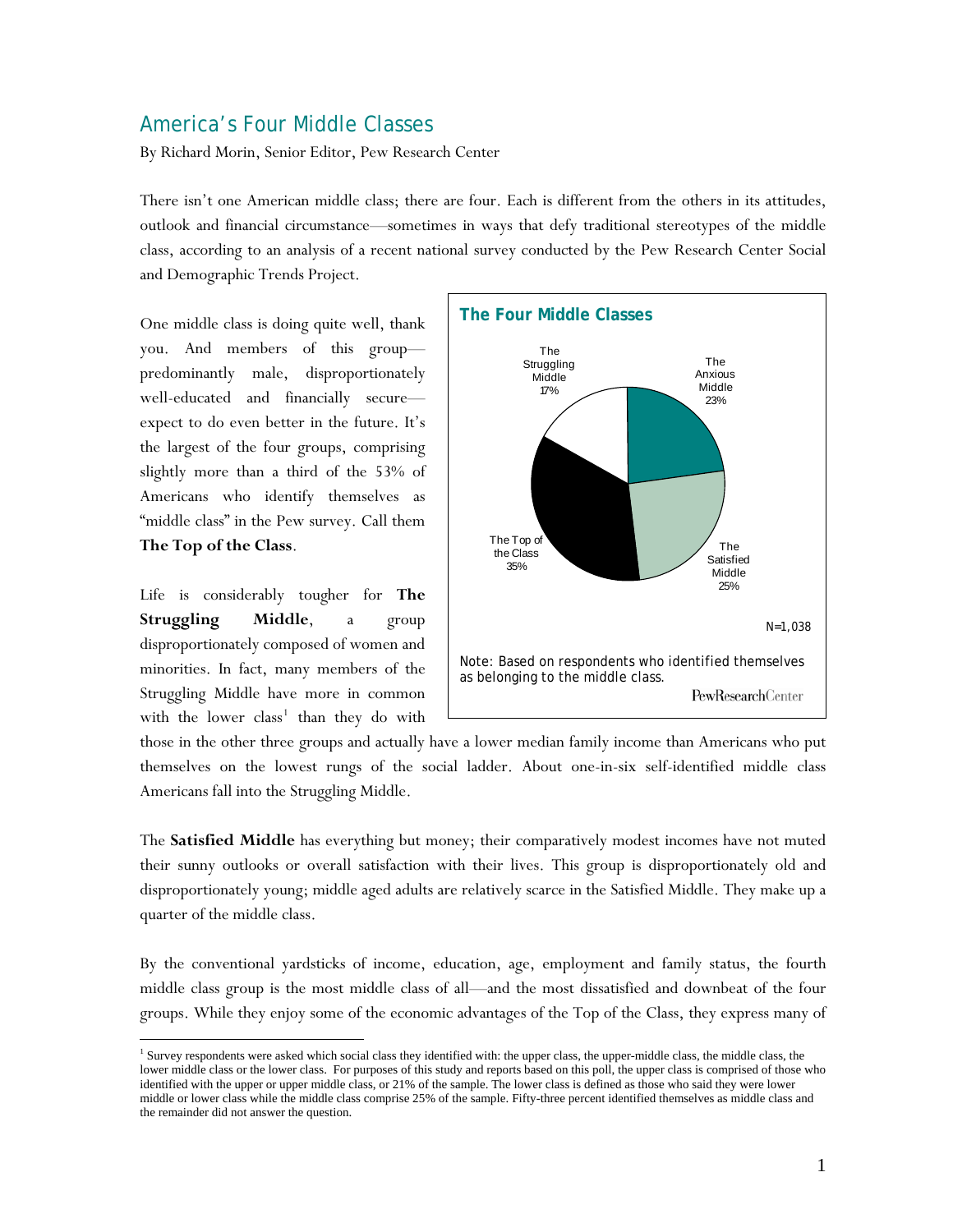the same bleak judgments about their lives as those in the Struggling Middle. Call them the **Anxious Middle;** they make up slightly less than a quarter of all middle class Americans.

These four groups are all part of the 53% majority of Americans who identified themselves as "middle class" in a Pew telephone survey taken from Jan 24 through Feb. 19, 2008 among a nationally

representative sample of 2,413 adults. The groups were revealed by a statistical technique known as cluster analysis that searched for patterns in the way these self-identified middle class Americans answered key survey questions.

Two of the groups that emerged from this analysis—The Satisfied Middle and Anxious Middle—straddle the statistical middle of the American life. But the Top of the Class and Struggling Middle seem, in some ways, anything

| <b>How the Four Middle Classes</b><br>Rate Their Present Lives<br>Percentage in each group that rate their<br>present quality of life as |    |    |    |           |  |
|------------------------------------------------------------------------------------------------------------------------------------------|----|----|----|-----------|--|
| DK/Ref<br>Medium Low<br>High<br>%<br>%<br>%<br>%                                                                                         |    |    |    |           |  |
| Top of the Class                                                                                                                         | 46 | 42 | 12 | $* = 100$ |  |
| Satisfied Middle                                                                                                                         | 41 | 36 | 23 | $* = 100$ |  |
| Anxious Middle                                                                                                                           | 16 | 43 | 40 | $1 = 100$ |  |
| Struggling Middle 24<br>$2 = 100$<br>27<br>47                                                                                            |    |    |    |           |  |

but middle class. Why don't those in the Struggling Middle identify with the Lower Class; after all, their median family incomes fall well below the earnings of those Americans who say they're in the least advantaged social class? And why don't those seemingly privileged members of the Top of the Class identify with the Upper Class, with whom they seem to share so many advantages?

Part of the explanation likely lies with the powerful attraction that the label "middle class" has on most Americans and the stigma that some might associate either with the upper or lower class labels. But the analysis suggests that's not all of the answer. On many key measures, the Top of the Class is different from the 21% of Americans who identify themselves as upper class in the Pew survey. For one thing, they don't make as much money: The median income of those in the Top of the Class is \$86,280, while median income for the upper class is \$95,875, or more than \$30,000 above the overall middle class

total wealth and how they rate their lives, the Top of the Class lags behind those in the upper class.

median. And in terms of levels of education,

Similarly, those in the Struggling Middle are, as a group, demonstrably different from those who identify with the lower class. They're significantly more likely to be male, to be young and to be single. But more importantly, they are more satisfied with

| And How They See the Future                 |      |                    |                 |            |
|---------------------------------------------|------|--------------------|-----------------|------------|
| Percentage in each group that predict their |      |                    |                 |            |
| quality of life five years from now will be |      |                    |                 |            |
|                                             | Hiah | Medium Low DK/Ref. |                 |            |
|                                             | %    | %                  | %               | %          |
| Top of the Class                            | 71   | 14                 | 10              | $5 = 100$  |
| Satisfied Middle                            | 61   | 16                 | 12 <sup>1</sup> | $11 = 100$ |
| Anxious Middle                              | 54   | 20                 | 18              | $8 = 100$  |
| <b>Struggling Middle</b>                    | 55   | 16                 | 17              | $12 = 100$ |
|                                             |      |                    |                 |            |

their lives and more likely to say they're living better than their parents. Also, they are more hopeful about their own futures and, in particular, the future of their children. A 40% plurality of the Struggling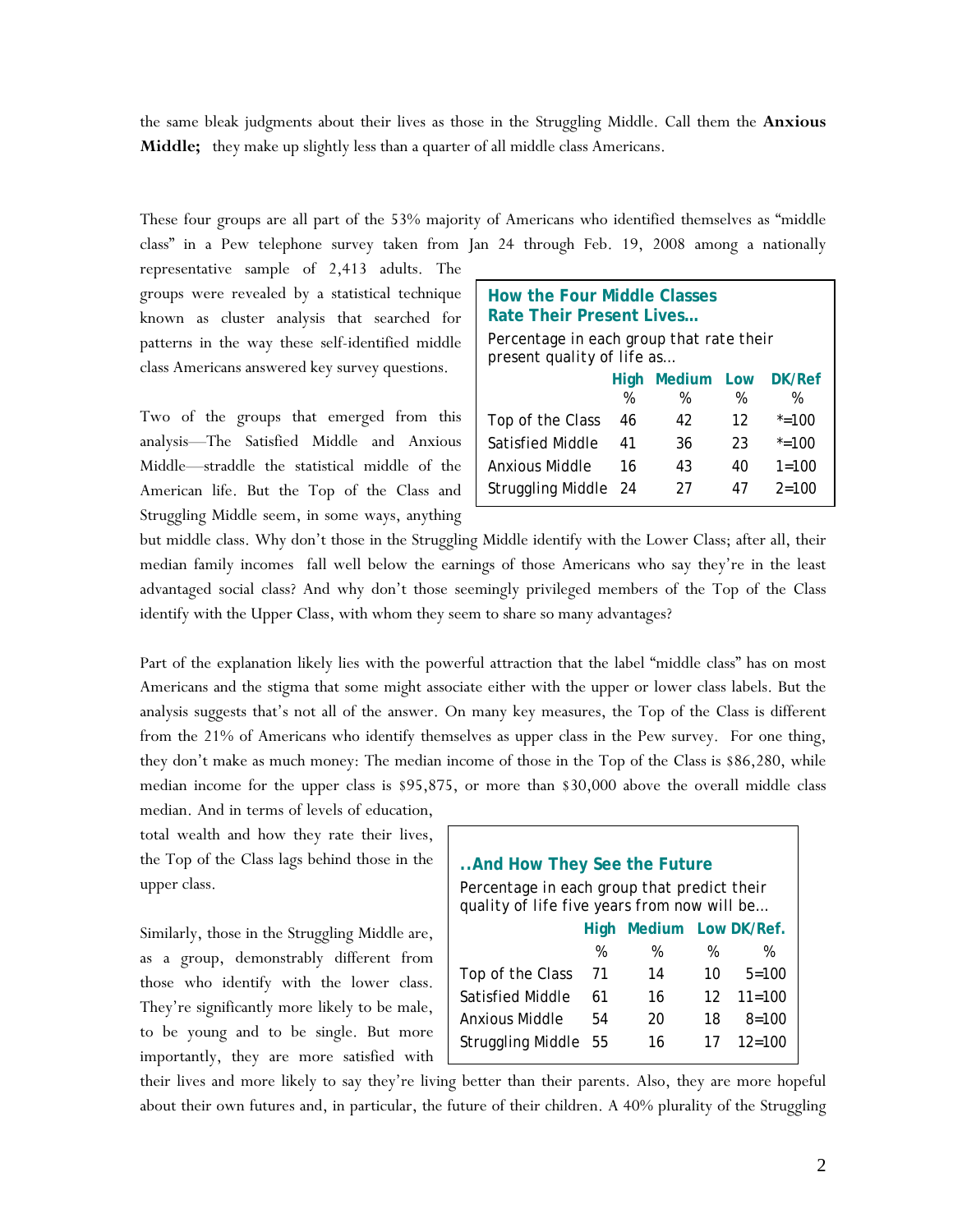Middle say they expect their children's lives will be "much better" than theirs are, compared with 25% of those who identify with the lower class. For these middle class Americans, at least for now, the American Dream may be more a dream than a reality—testimony that "middle class" is as much a state of mind as it is a financial condition.

Taken together, this statistical typology of the four middle classes paints a nuanced picture of the American middle class and those who claim membership in it. Rather than being demographically and culturally monotonic, America's middle class is an amalgam of distinct groups that share different outlooks on life and life experiences, a blend of young and old, black, white and Latino, optimists and pessimists, achievers and dreamers, those who are barely hanging on to the Middle Class Dream and those who are living it fully.

What follows is a statistical portrait of the four faces of the American middle class.

## **Middle Class or Middle Classes?**

Is the American middle class one vast, featureless demographic plain, or is it a medley of distinctive groups that share a label? And if it is a mosaic, what are its constituent parts?

To find out, a statistical technique known as cluster analysis was applied to these survey data. The analysis looked across the 53% of respondents who identified themselves as middle class and grouped together those who answer key questions in similar ways.

For purposes of this analysis, the questions used to dissect the middle class into its constituent parts included those that measured how satisfied people were with their lives, how much progress they had made in life, their outlook for the future as well as their income and details of their financial condition. Respondents who refused to answer any of the core questions were excluded from the study. In all, a total of 1,038 out of the 1,276 respondents who identified themselves as "middle class" were included in the analysis.

Cluster analysis typically produces a number of "solutions", each containing different numbers of clusters, or groups. These cluster solutions are then evaluated on the basis of their statistical properties as well as on the more subjective criteria of how interpretable the clusters are and how well they appear to describe the data. In the end, the four-cluster solution that is described in this report emerged as the one with the best statistical properties as well as the one that made the most substantive sense.

The analysis was produced by survey research consultant Carolyn Miller and reviewed by Jonathan Best, chief methodologist at Princeton Survey Research Associates, the research firm that conducted the interviewing for the Pew Middle Class survey.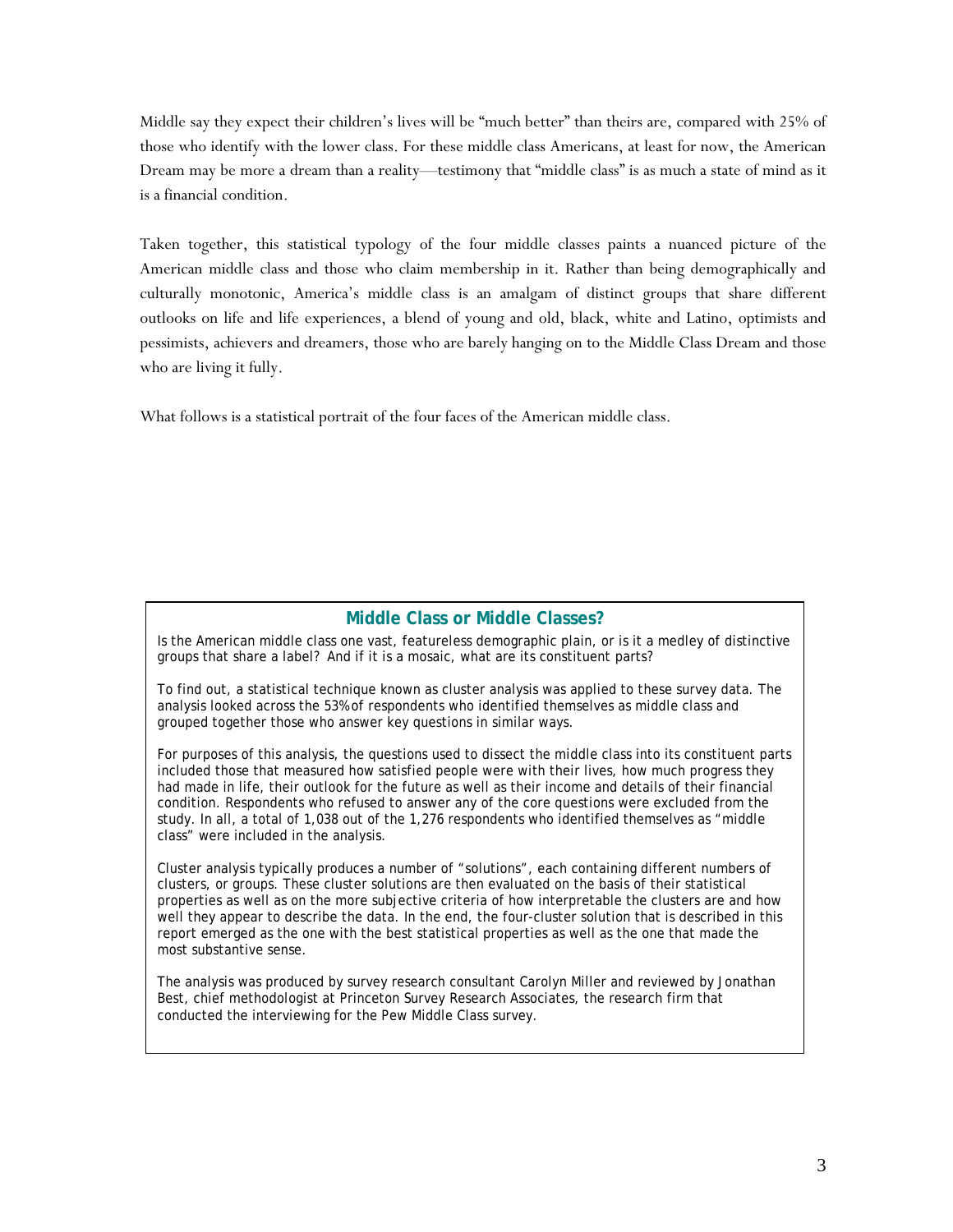| The Middle Classes: Who Makes Up Each Group                          |                                      |               |                                 |                                    |
|----------------------------------------------------------------------|--------------------------------------|---------------|---------------------------------|------------------------------------|
|                                                                      | Top of the Satisfied<br><b>Class</b> | <b>Middle</b> | <b>Anxious</b><br><b>Middle</b> | <b>Struggling</b><br><b>Middle</b> |
| Gender                                                               | %                                    | %             | %                               | %                                  |
| Male                                                                 | 56                                   | 45            | 49                              | 37                                 |
| Female                                                               | 44                                   | 55            | 51                              | 63                                 |
|                                                                      | 100                                  | 100           | 100                             | 100                                |
| Race/Ethnicity                                                       |                                      |               |                                 |                                    |
| White, non-Hispanic                                                  | 79                                   | 75            | 73                              | 56                                 |
| Black, non-Hispanic                                                  | 10                                   | 7             | 10                              | 20                                 |
| Hispanic                                                             | 6                                    | 12            | 11                              | 19                                 |
| Other                                                                | 5                                    | 6             | 6                               | $\overline{5}$                     |
|                                                                      | 100                                  | 100           | 100                             | 100                                |
| Age                                                                  |                                      |               |                                 |                                    |
| 18-29                                                                | 16                                   | 31            | 13                              | 35                                 |
| 30-49                                                                | 46                                   | 19            | 59                              | 32                                 |
| 50-64                                                                | 30                                   | 16            | 26                              | 18                                 |
| $65+$                                                                | 8                                    | 34            | 3                               | 15                                 |
|                                                                      | 100                                  | 100           | 100                             | 100                                |
| <b>Education</b>                                                     |                                      |               |                                 |                                    |
| College or more                                                      | 41                                   | 15            | 30                              | 8                                  |
| Some college                                                         | 29                                   | 29            | 30                              | 16                                 |
| High school or less                                                  | 30                                   | 56            | 40                              | $\frac{76}{5}$                     |
|                                                                      | 100                                  | 100           | 100                             | 100                                |
|                                                                      |                                      |               |                                 |                                    |
|                                                                      |                                      |               |                                 |                                    |
| <b>Family Income</b>                                                 |                                      | $\star$       |                                 | $^{\star}$                         |
| \$100,000                                                            | 32                                   |               | 14                              | $\star$                            |
| \$50K-\$99K                                                          | 68<br>$\star$                        | 1             | 62                              |                                    |
| \$30K-\$49K                                                          | $\star$                              | 60            | 24<br>$^{\star}$                | 19                                 |
| \$20K-\$29K                                                          |                                      | 23            |                                 | 23                                 |
| LT \$20,000                                                          | $\star$                              | 16            | $^\star$                        | 58                                 |
|                                                                      | 100                                  | 100           | 100                             | 100                                |
|                                                                      |                                      |               |                                 |                                    |
| <b>Marital Status</b>                                                |                                      |               |                                 |                                    |
| Married                                                              | 69                                   | 37            | 67                              | 22                                 |
| Not married                                                          | 31                                   | 62            | 32                              | 77                                 |
| DK/Ref.                                                              | $\star$                              | 1             | 1                               | 1                                  |
|                                                                      | 100                                  | 100           | 100                             | 100                                |
|                                                                      |                                      |               |                                 |                                    |
| <b>Quality of Present Life</b>                                       |                                      |               |                                 |                                    |
| High (8-10)                                                          | 46                                   | 41            | 16                              | 24                                 |
| Medium (6-7)                                                         | 42                                   | 36            | 43                              | 27                                 |
| Low $(0-5)$                                                          | 12                                   | 23            | 40                              | 47                                 |
| DK/Ref.                                                              | $\star$                              | $^{\star}$    | $^{\star}$                      | $\overline{2}$                     |
|                                                                      | 100                                  | 100           | 100                             | 100                                |
|                                                                      |                                      |               |                                 |                                    |
| Will Children Have Better Life than You?                             |                                      |               |                                 |                                    |
| Better                                                               | 49                                   | 63            | 44                              | 58                                 |
| Worse                                                                | 17                                   | 12            | 28                              | 16                                 |
| Same                                                                 | 24                                   | 17            | 20                              | 18                                 |
| No children                                                          | 6                                    | 3             | 6                               | 4                                  |
| DK/ref.                                                              | 4                                    | 5             | $\overline{2}$                  | 4                                  |
|                                                                      | 100                                  | 100           | 100                             | 100                                |
|                                                                      |                                      |               |                                 |                                    |
| *Mentioned by fewer than .5% of respondents.                         |                                      |               |                                 |                                    |
| Note: Based on respondents who identified themselves as belonging to |                                      |               |                                 |                                    |
| the middle class.                                                    |                                      |               |                                 |                                    |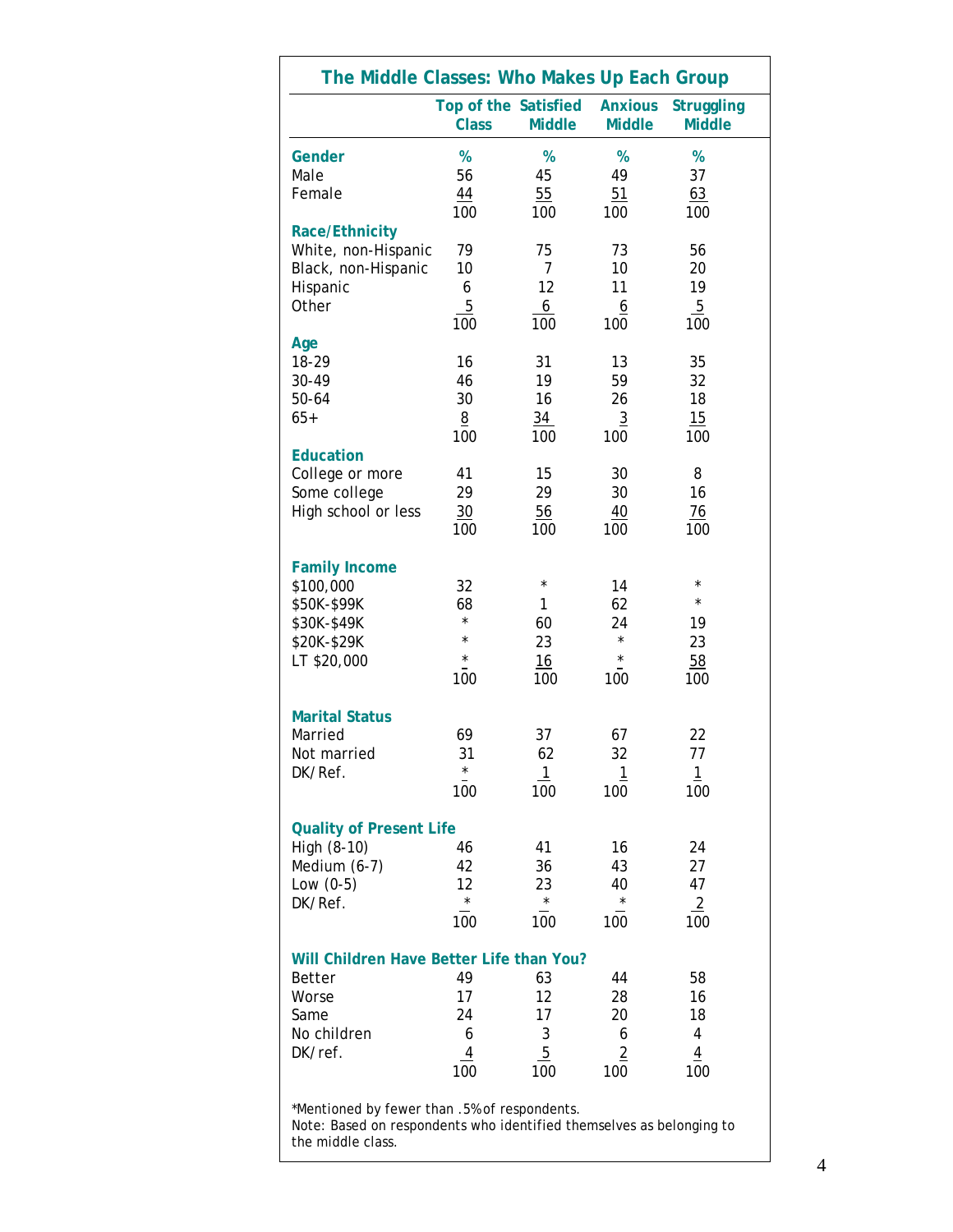## **The Top of the Class 35% of the Middle Class, 19% of all adults**

Life is good for these middle class Americans—and most in this group predict it's only going to get better. A 54% majority say their lives have improved in the past five years, and nearly half report they're close to living their ideal life right now. These Top of the Classers are the best educated of the four groups. They've got the highest incomes. And according to their own reports, they're in the best of health of the four middle

class groups. They also are the largest of the four classes: 35% of all adults who identify as middle class fall into the Top of the Class, or 19% of all Americans.

## **Who They Are**

Fully four-in-ten are college graduates (41%) and another 29% attended college. Nearly a third (32%) have family incomes of at least \$100,000 a year and almost two-thirds earn \$75,000 or more. Virtually every member of this group earns at least \$50,000 a year. In pointed contrast, no member of the Struggling Middle earns that much.

They exhibit other trappings of prosperity. Three-in-four (75%) own stocks, bonds or mutual funds, the most of any group. Fully a third (33%) receives income from interest on savings or bonds. And they have taken steps to secure their financial futures: Nearly nine-in-ten (86%) has an IRA, 401k or similar kind of retirement account, again tops of the four groups.

It's no surprise, then, that members of the Top of the Class are the most likely of any of the four groups to say they are living "comfortably" (58% vs. 39% of the middle class as a whole) and the least likely to report they just meet their

|                       | Top of the<br><b>Class</b> | <b>All Middle</b><br><b>Class</b> |
|-----------------------|----------------------------|-----------------------------------|
| Gender                | %                          | %                                 |
| Male                  | 56                         | 48                                |
| Female                | 44                         | 52                                |
|                       | 100                        | 100                               |
| <b>Race/Ethnicity</b> |                            |                                   |
| White, non-Hispanic   | 79                         | 73                                |
| Black, non-Hispanic   | 10                         | 11                                |
| Hispanic              | 6                          | 11                                |
| Other/refused         | 5                          | 5                                 |
|                       | 100                        | 100                               |
| <b>Family income</b>  |                            |                                   |
| \$100,000+            | 32                         | 14                                |
| \$50K-\$99K           | 68<br>$\star$              | 38                                |
| \$30K-\$49K           | $\star$                    | 24                                |
| \$20K-\$29K           | $\star$                    | 10                                |
| LT \$20,000           | 100                        | 14<br>100                         |
| <b>Education</b>      |                            |                                   |
| High school or less   | 30                         | 47                                |
| Some college          | 29                         | 27                                |
| College or more       | 41                         | 26                                |
|                       | 100                        | 100                               |
| <b>Health</b>         |                            |                                   |
| Excellent             | 43                         | 31                                |
| Good                  | 51                         | 54                                |
| Only Fair             | 6                          | 11                                |
| Poor                  | $^{\star}$                 | 4                                 |
|                       | 100                        | 100                               |
| <b>Marital status</b> |                            |                                   |
| Married               | 69                         | 53                                |
| Not married           | 31                         | 47                                |
|                       |                            |                                   |
|                       | 100                        | 100                               |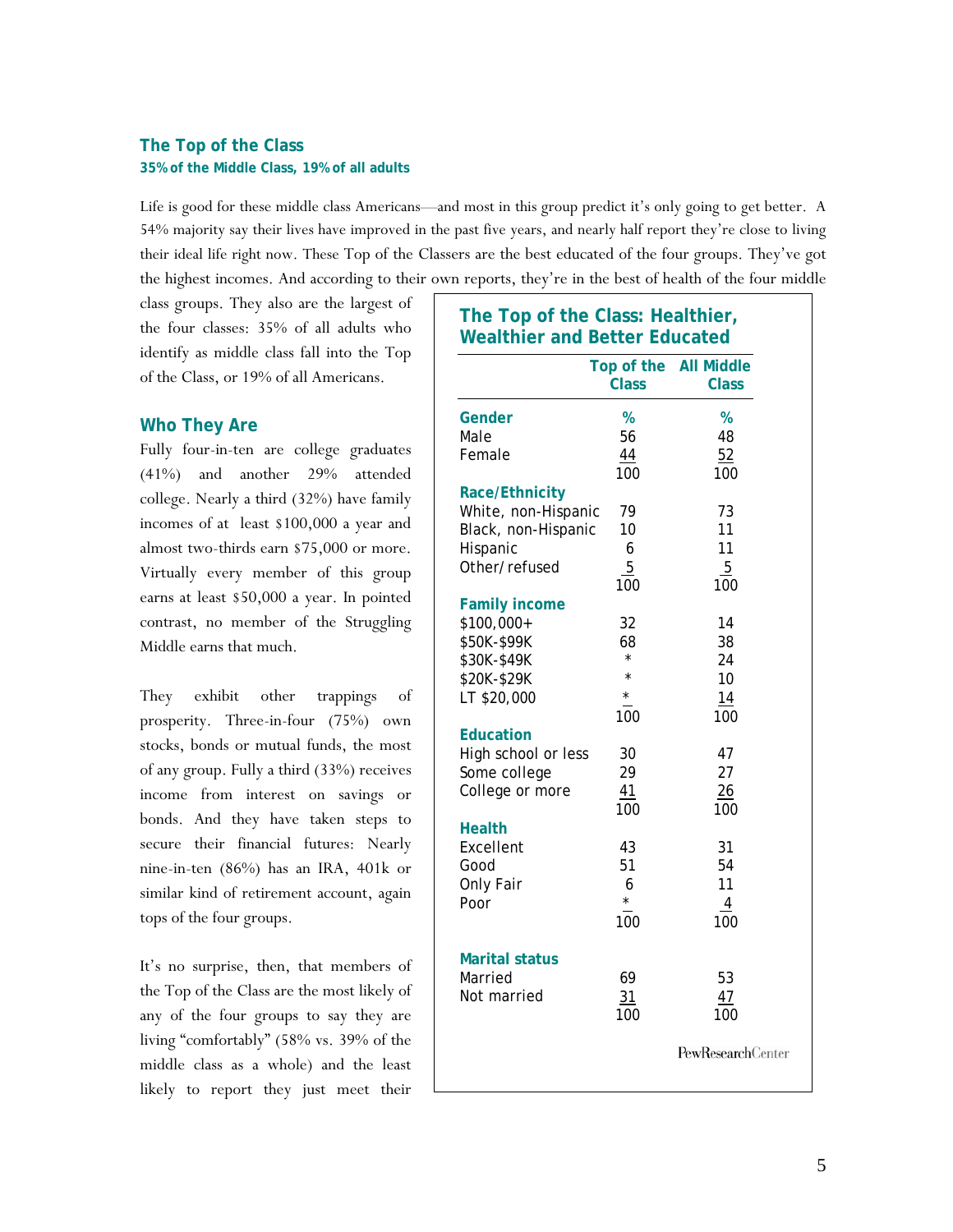expenses or fall short each month.

Doctors, lawyers and other professionals are most likely to be found in this group. Whatever they do, many love their jobs: more than a third (36%) say they're "completely satisfied" with their job while virtually all (96%) say they're at least mostly satisfied.

In addition to being relatively wealthy and college educated, a plurality of these selfdescribed middle-class Americans also enjoy good health: Fully 43% their overall fitness as "excellent," compared with 31% of all middle class adults, the highest of any group. Only 6% say they feel "only fair" or "poor."

| <b>Rating the Quality of Present Life</b>                                                 |                                       |                                              |  |
|-------------------------------------------------------------------------------------------|---------------------------------------|----------------------------------------------|--|
|                                                                                           | Class                                 | Top of the ALL Middle<br>Class               |  |
| High (8-10)<br>Medium (6-7)<br>Low $(0-5)$<br>DK/Ref                                      | %<br>46<br>42<br>12<br>$\star$<br>100 | %<br>34<br>38<br>27<br>$\overline{1}$<br>100 |  |
| Number of respondents                                                                     | 360                                   | 1038                                         |  |
| Note: Based on respondents who identified<br>themselves as belonging to the middle class. |                                       |                                              |  |
|                                                                                           |                                       | <b>PewResearch</b> Center                    |  |

When asked to compare their own lives to the lives their parents led at a similar age, more than seven-in-ten say they're doing better than mom or dad, and nearly half say they're doing "much better." And when asked to rate their current lives on a scale ranging from 10 for the best possible life and zero for the worst, nearly half (46%) of this group rate themselves at or near the top of the ladder (ranking themselves as a ten, nine or eight) while only 12% place themselves on one of the lower rungs (5 or lower). They're also the most optimistic about the future: 71% predict they'll be at or near the top of the ladder in five years—that's 25 percentage points more than say they're currently at or near the top.

## **What They Think**

These middle class Americans feel firmly in control of their lives and reject the view that fate rules their destiny; fully threequarters disagree that success in life is beyond one's control, the largest proportion of any of the four groups. While a majority agrees with the proposition that "the rich just get richer and the poor get poorer," a substantial minority of 35% disagrees, a figure matched within the middle class only by one other group -- the Satisfied Middle.

| <b>Anticipating the Quality of Life Five</b><br><b>Years from Now</b>                     |                |                       |  |
|-------------------------------------------------------------------------------------------|----------------|-----------------------|--|
|                                                                                           |                | Top of the ALL Middle |  |
|                                                                                           | Class          | Class                 |  |
|                                                                                           | %              | %                     |  |
| High                                                                                      | 71             | 62                    |  |
| Medium                                                                                    | 14             | 16                    |  |
| Low                                                                                       | 10             | 14                    |  |
| DK/Ref                                                                                    | $\overline{5}$ | 8                     |  |
|                                                                                           | 100            | 100                   |  |
| Number of respondents                                                                     | 360            | 1038                  |  |
| Note: Based on respondents who identified themselves<br>as belonging to the middle class. |                |                       |  |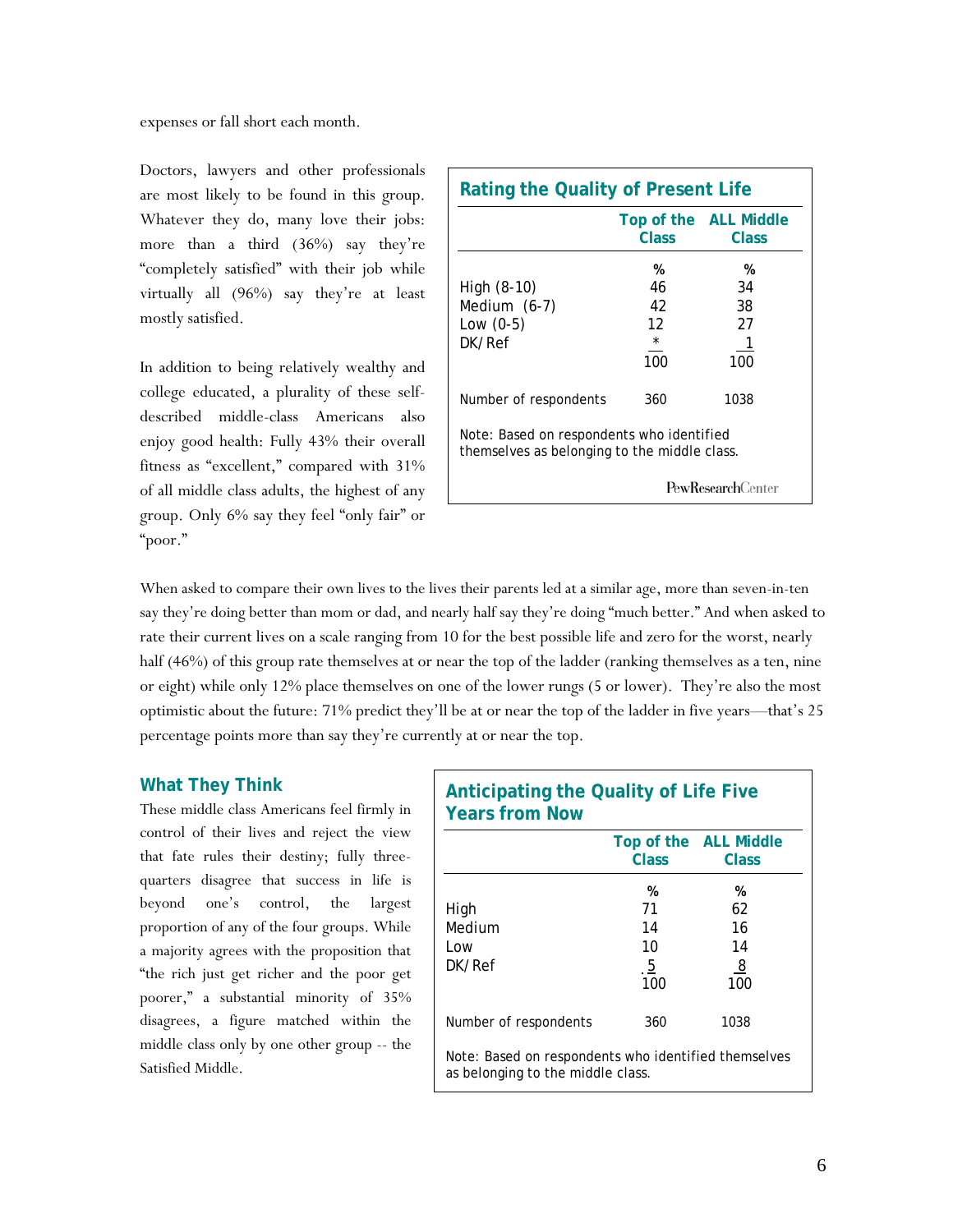Politically, the Top of the Classers are no more likely than the middle class as a whole to describe their views as politically conservative or liberal, or to disproportionately identify with one or another political party. On a number of issues tested, however, they take conservative positions. They're the only group in which fewer than half (45%) agree that the government has a responsibility to take care of those who cannot take care of themselves. They also are the least likely to agree that the government should guarantee health care to every individual (62% vs. 72% for the middle class as a whole).

|                                                                                           | Class   | Top of the ALL Middle<br>Class |
|-------------------------------------------------------------------------------------------|---------|--------------------------------|
|                                                                                           | %       | %                              |
| Comfortable                                                                               | 58      | 39                             |
| Meet expenses with                                                                        |         |                                |
| a little left over                                                                        | 36      | 38                             |
| Just meet expenses                                                                        | 5       | 19                             |
| Don't meet expenses                                                                       |         | 3                              |
| DK/Ref                                                                                    | $\star$ | $\star$                        |
|                                                                                           | 100     | 100                            |
| Number of respondents                                                                     | 360     | 1038                           |
| Note: Based on respondents who identified themselves as<br>belonging to the middle class. |         |                                |
|                                                                                           |         | <b>PewResearchCenter</b>       |

But on other issues they take moderate or

liberal positions. For example, eight-in-ten (80%) disagree that women should return to their traditional roles in society, compared with 73% of all the middle class. And they're no more or less likely than other groups to endorse gay marriage. Whatever their political inclinations, they're voters: fully 85% report that they are "absolutely certain" that they're registered to vote, compared to 73% of all middle class Americans.

# **The Anxious Middle**

### **23% of the Middle Class; 12% of all adults**

These working and worried Americans are the most middle class of the four middle class groups. Members of this group aren't the wealthiest or the least affluent of the four groups, nor are they the oldest or the youngest group. In terms of education, too, they come closest to the median for the middle class as a whole. In fact, on most key measures of social standing they fall comfortably and consistently in the middle. Overall, they comprise 23% of all self-identified middle class Americans, or about 12% of all Americans.

On the surface, these middle class Americans seem to be living the American Dream. But they say they're not, and their distinctly bleak judgments of their lives and the future stand in sharp contrast to their seemingly comfortable circumstances and distinguish them from each of the other three groups.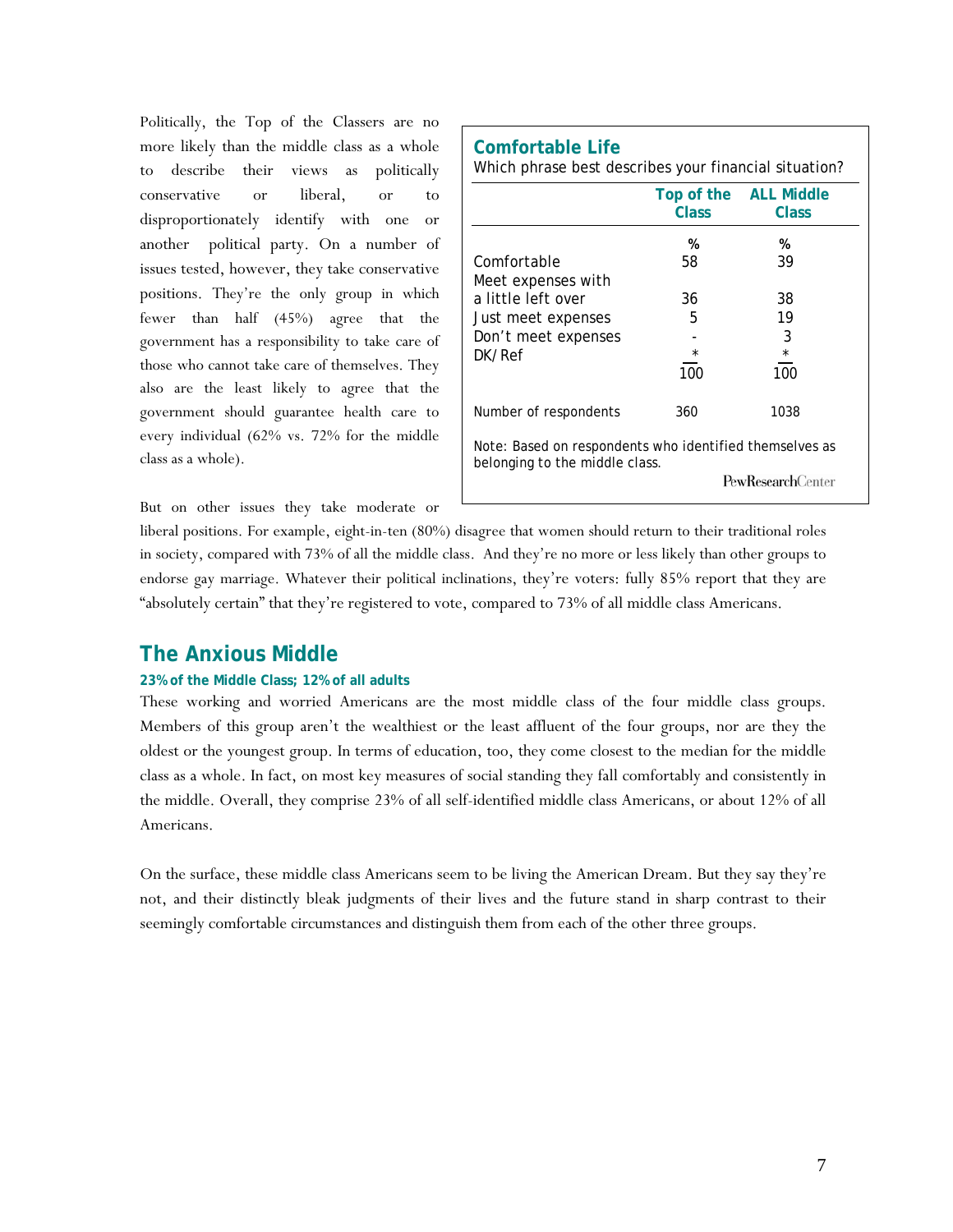The Anxious Middle is the most likely of any group to be dissatisfied with the "way things are going in this country." Looking inward, only 16% are highly satisfied with their lives, fully half the proportion of the middle class as a whole. They are the most likely of any group to say it's harder for people to get ahead today than 10 years ago, and they're the least likely to predict that their children will do better than they did in life.

Why so glum? The survey suggests these members of the middle class are financially vulnerable, despite their comparatively high incomes. They are disproportionately more likely than the middle class as a whole to say they had to cut back on household spending in the past year or to report that they had trouble paying their rent or mortgage. And there's more trouble ahead, many in the Anxious Middle fear: Nearly a quarter say it's likely they will be laid off or fired in the coming year, nearly double the proportion of the middle class as a whole.

## **Who They Are**

As befits their position in the middle of the middle class, they're neither particularly affluent nor are they poor. More than seven-in-ten have family incomes of \$50,000 or more, and nearly a third earn more than \$75,000. No one in this group earns less than \$30,000. About three-inten are college graduates, similar to the proportion of college-educated in the middle class. About half are women (51%) and about half are men (49%), making this the only middle class group in which one gender does not predominate.

|                       | <b>Anxious</b><br>Class | <b>All Middle</b><br><b>Class</b> |
|-----------------------|-------------------------|-----------------------------------|
|                       | %                       | %                                 |
| Gender                |                         |                                   |
| Male                  | 49                      | 48                                |
| Female                | 51                      | 52                                |
|                       | 100                     | 100                               |
| <b>Race/Ethnicity</b> |                         |                                   |
| White, non-Hispanic   | 73                      | 73                                |
| Black, non-Hispanic   | 10                      | 11                                |
| Hispanic              | 11                      | 11                                |
| Other/refused         | $\overline{3}$          | $\mathbf{1}$                      |
|                       | 100                     | 100                               |
| <b>Family income</b>  |                         |                                   |
| \$100,000+            | 14                      | 14                                |
| \$50K-\$99K           | 62                      | 38                                |
| \$30K-\$49K           | 24                      | 24                                |
| \$20K-\$29K           | ÷                       | 10                                |
| LT \$20,000           |                         | 14                                |
|                       | 100                     | 100                               |
| <b>Education</b>      |                         |                                   |
| High school or less   | 40                      | 47                                |
| Some college          | 30                      | 27                                |
| College or more       | 30                      | 26                                |
| <b>Health</b>         |                         |                                   |
| Excellent             | 26                      | 31                                |
| Good                  | 63                      | 54                                |
| Only Fair             | 9                       | 11                                |
| Poor                  | $\overline{2}$          | 4                                 |
|                       | 100                     | 100                               |
| <b>Marital status</b> |                         |                                   |
| Married               | 67                      | 53                                |
| Not married           | 32                      | 47                                |
|                       | 100                     | 100<br><b>PewResearchCenter</b>   |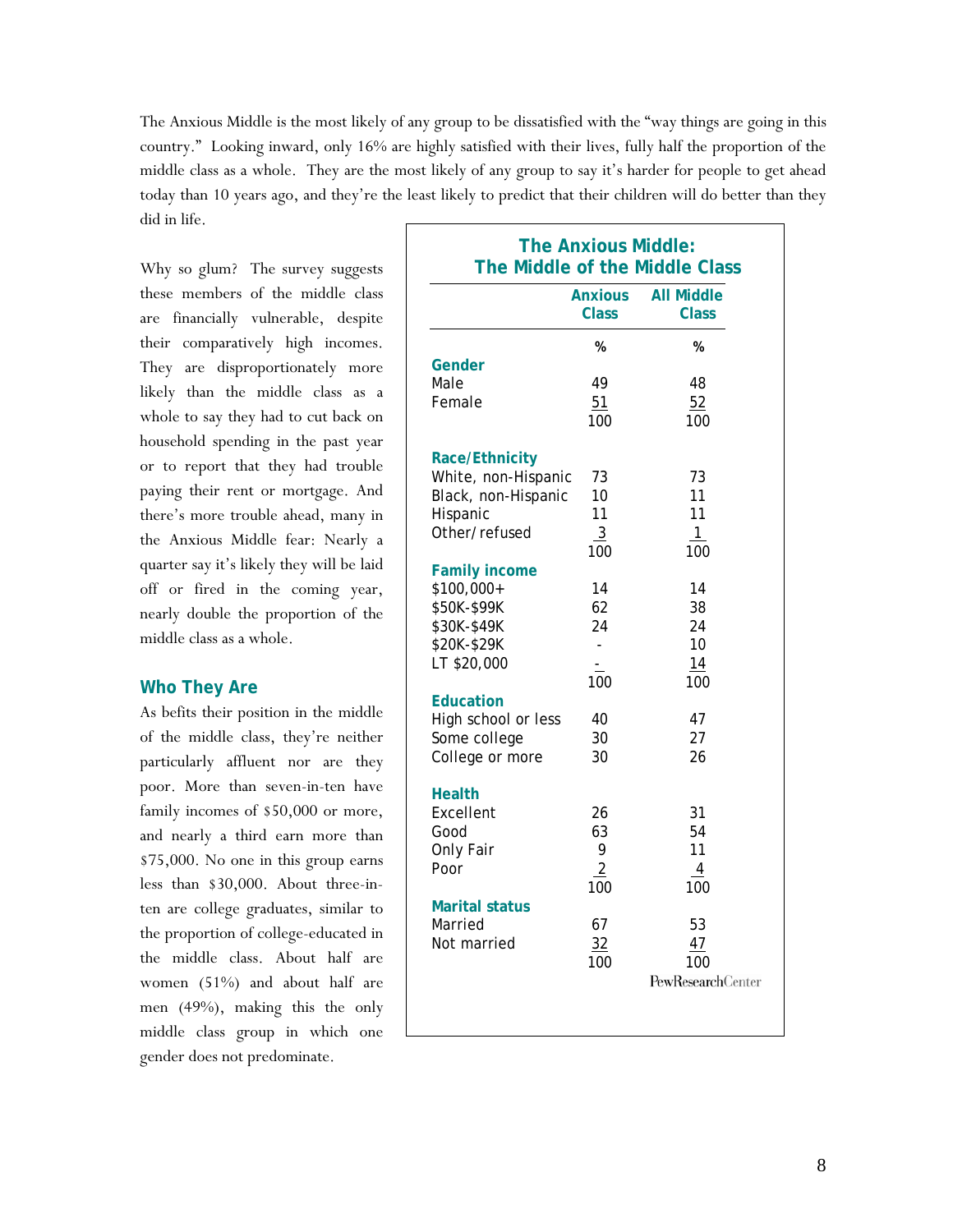The median age of the Anxious Middle is 43 years old—one year less than the median age of the middle class as a whole. Nearly six in ten (59%) are between the ages of 30 and 49 while only 3% are 65 or older and 13% are under the age of 30.

They are the most likely to be employed full time (76%) and the least likely to be retired (5%). Fully two-thirds are married compared with about half of the middle class as a whole. Along with the Top of the Class, they are most likely to own their homes; fully eight-in-ten (81%) are homeowners. (In fact, on a number of financial measures the Anxious Middle and the Top of the Class are similar.) They're the most likely to say their home represents more than half of their net worth. But 61% say they've paid off less than half their mortgage, compared with 44% of all middle class homeowners. And

| <b>Anxious about Their Children's Future</b>   |                                       |                                   |  |
|------------------------------------------------|---------------------------------------|-----------------------------------|--|
|                                                | <b>Anxious Middle</b><br><b>Class</b> | <b>ALL Middle</b><br><b>Class</b> |  |
| Much better<br>Somewhat better                 | %<br>17<br>27                         | %<br>28<br>25                     |  |
| About the same<br>Somewhat worse<br>Much worse | 20<br>21<br>7                         | 20<br>14<br>4                     |  |
| No children<br>DK/Ref                          | 6<br>2<br>100                         | 5<br>$\overline{4}$<br>100        |  |
| Number of respondents                          | 237                                   | 1038<br>PewResearchCenter         |  |

they are far more likely than others in the middle class to say they have taken out a second mortgage on their homes or a home equity loan (42% vs. 29%).

## **What They Think**

These married, working, homeowning Americans would seem to have it all. But they say they don't, and in terms of their overall levels of satisfaction, they're not particularly happy with their lives. More than eightin-ten (84%) rate their ladderof-life standing as "medium" or "low"—easily the largest proportion of any group to place themselves in these categories and of these, fully four-in-ten (40%) place themselves on the lowest rungs of the ladder.

|                                                                                                                                                                       | <b>Anxious Middle ALL Middle</b> |                |
|-----------------------------------------------------------------------------------------------------------------------------------------------------------------------|----------------------------------|----------------|
|                                                                                                                                                                       | Class                            | Class          |
|                                                                                                                                                                       | %                                | %              |
| Easier to get ahead                                                                                                                                                   | 6                                | 16             |
| Harder to get ahead                                                                                                                                                   | 76                               | 59             |
| About the same                                                                                                                                                        | 18                               | 23             |
| DK/Ref                                                                                                                                                                | $\star$                          | $\overline{2}$ |
|                                                                                                                                                                       | 100                              | 100            |
| Number of respondents                                                                                                                                                 | 237                              | 1038           |
| Question: Thinking about today compared to ten years ago, do you think<br>it is easier or harder for people to get ahead today, or is it about the<br>same as it was? |                                  |                |

PewResearchCenter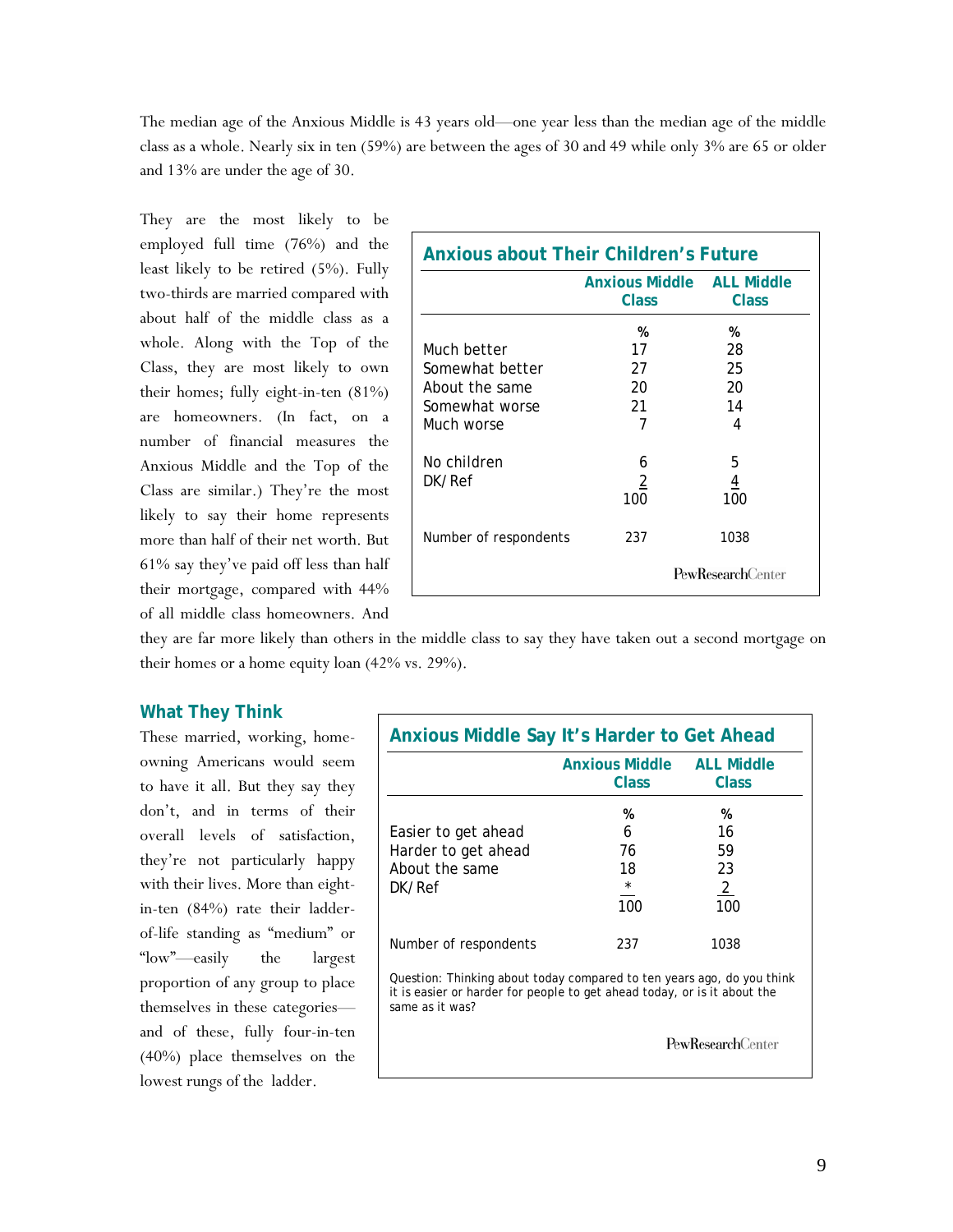Their dissatisfaction reaches beyond their own lives. They are the most dissatisfied of any group with the way things are going in this country (76% vs. 61% for the middle class as a whole); barely two-in-ten say they're satisfied (21%). They're even more sour about the current state of the economy than the Struggling Middle: 33% say the nation's financial condition is "poor," the largest proportion of any of the groups, while another 54% say it's "not so good."

These gloomy Americans see tough times for their children: 28% say they expect their children will do worse in life than they themselves have done, the largest proportion of any middle class group. They are the most likely of any group to say it's harder for people to get ahead today, a view shared by 76% of them, 17 percentage points more than other self-identified members of the middle class and 13 percentage points more than the Struggling Middle. And they are at least as cynical as the most disadvantaged members of the middle class: 78% agree that the "rich just get richer while the poor get poorer," a view they share with 79% of those in the most pressured middle class group.

## **Why They Are Unhappy**

On virtually every key measure they rank only behind the Struggling Middle as having experienced the most economic problems in the past year: 23% say they had problems paying their rent or mortgage, 25% say they couldn't afford or otherwise get needed medical care, 41% say they or someone in their

household had to start working or take on an extra job to help pay the bills and 12% say they lost their job.

Also, they are just as likely as the Struggling Middle to say they had to cut back on household spending because money was tight (87% vs. 53% for the middle class as a whole).

Looking ahead, they see a future nearly as troubled as the one envisioned by the Struggling Middle. Half say they will have trouble paying their bills. Nearly nine-inten predict they'll have difficulty saving. And more than eight-in-ten expect they will have to cut back on household spending because money is tight. More than two-in-

| <b>Anxious Middle Face Household</b><br><b>Budget Woes</b> |                                    |                          |  |
|------------------------------------------------------------|------------------------------------|--------------------------|--|
|                                                            | Anxious Middle All Middle<br>Class | Class                    |  |
| % who faced each<br>problem in past year:                  | %                                  | %                        |  |
| Had to cut back on<br>household spending                   | 87                                 | 53                       |  |
| Had trouble getting<br>or paying for medical<br>care       | 24                                 | 18                       |  |
| Had problems paying<br>rent or mortgage                    | 23                                 | 13                       |  |
|                                                            |                                    | <b>PewResearchCenter</b> |  |

ten (23%) fear they will lose their job in the coming year. These anxious middle class Americans rank second only to the Struggling Middle in their bleak responses to all these questions.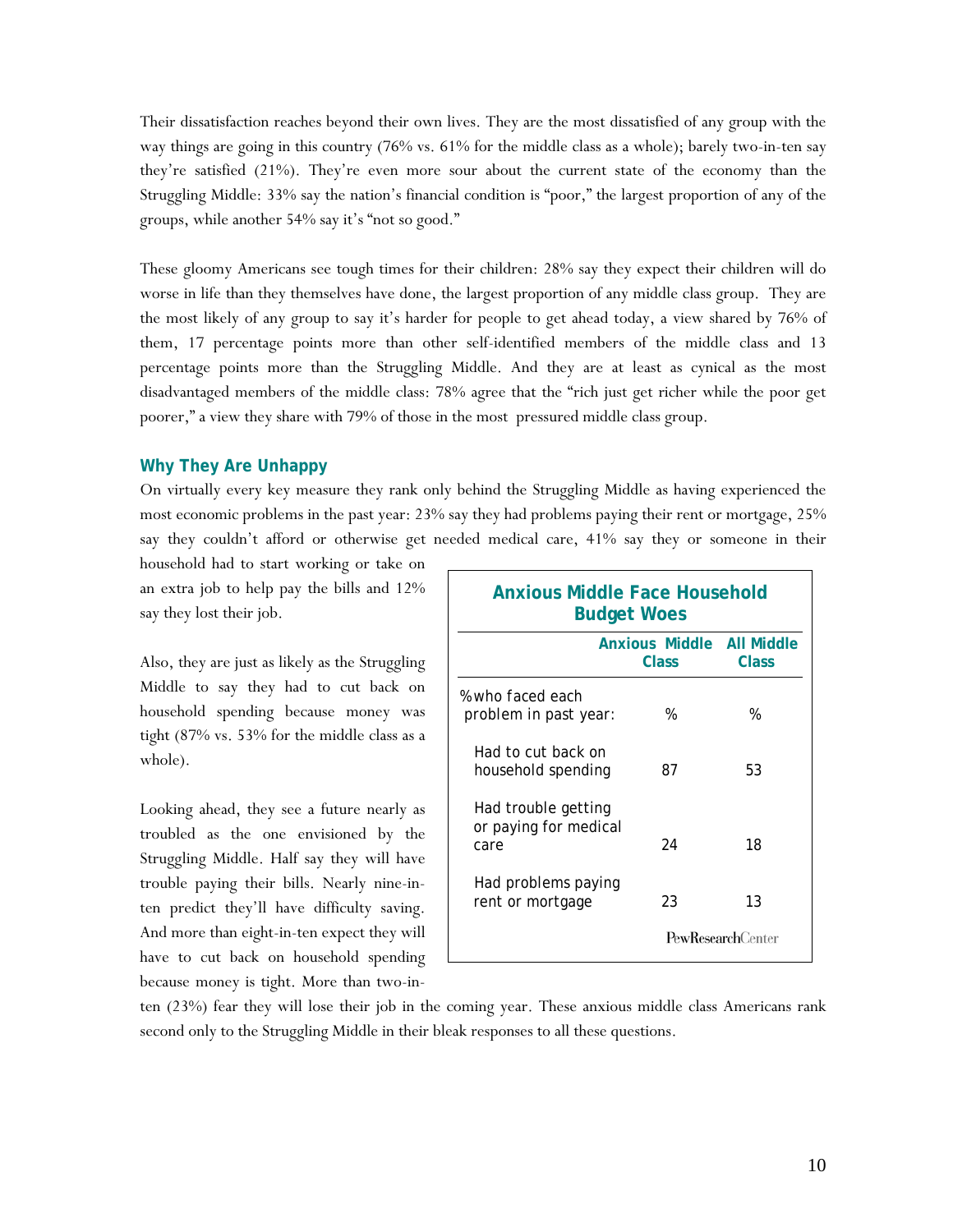# **The Struggling Middle**

#### **17% of the Middle Class; 9% of the total population**

On virtually every key measure of social stature and attainment—income, education, home ownership and even health, members of the Struggling Middle are lagging behind other middle class Americans. Women significantly outnumber men in this group and minorities are disproportionately represented, though whites still constitute the majority of the Struggling Middle. It is the smallest of the four classes: 17% of middle class identifiers and 9% of all adults fall into this group.

In some respects, many members of the Struggling Middle appear to have more in common with the lower classes than with other self-identified middle class Americans. A 58% majority have family incomes of less than \$20,000 a year—easily the lowest income of any of the four middle-class groups. It's no surprise, then, that they're the most likely to report they had trouble paying their bills. They're the second least likely to be employed fulltime; only the Satisfied Middle, a group in which a majority are either retirees or students, contains as few full-time workers. They're the only group in which a majority does not own their homes. These self-

| A Bad Year                                           |                                              |                           |  |
|------------------------------------------------------|----------------------------------------------|---------------------------|--|
|                                                      | Struggling All Middle<br><b>Middle Class</b> | Class                     |  |
| % who faced each<br>problem in past year:            | %                                            | %                         |  |
| Had to cut back on<br>household spending             | 86                                           | 53                        |  |
| Had trouble getting<br>or paying for medical<br>care | 52                                           | 18                        |  |
| Had problems paying<br>rent or mortgage              | 32                                           | 13                        |  |
|                                                      |                                              | <b>PewResearch</b> Center |  |

described middle class Americans also had the most trouble paying their rent or mortgage payments last year.

Nearly half (47%) rank themselves on the bottom rungs of the quality-of-life ladder, 20 points higher than for the middle class as a whole. In terms of their attitudes, they are the most politically liberal but socially conservative of the four groups, broadly favoring government assistance to help the needy while opposing gay marriage. They also are the most likely of the four groups to agree that it would be better if women returned to their traditional roles.

#### **Who They Are**

Money—or more precisely, the lack of it—defines these struggling Middle Class Americans. Even though they identify broadly with the middle class, fully 30% have family incomes of less than \$10,000, and nearly six-in-ten have total family incomes of less than \$20,000 a year. No one in this group earns more than \$50,000.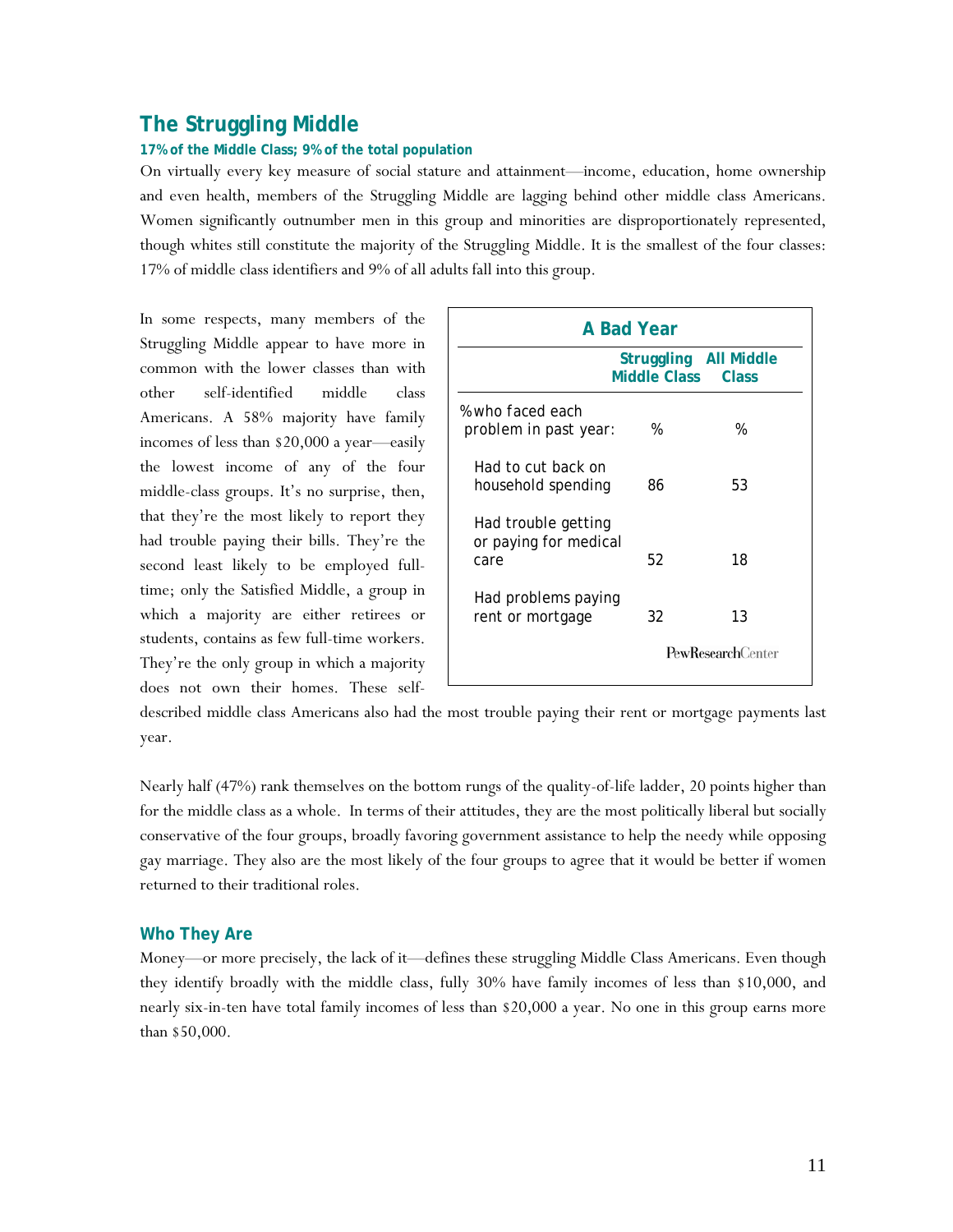Those income statistics are even more striking when they are compared with those in the Pew survey who say they identify with the lower classes. Among these most disadvantaged Americans, fewer than a third have family incomes of less than \$20,000, about half the proportion of those middle class Americans who fall into the Struggling Middle (30% vs. 58%).

These middle class identifiers defy the middle class stereotype in two other ways. While a majority of those in the middle class are homeowners, this is the only group in which the majority does not own a

home. Six-in-ten (60%) are renting, more than double the proportion of the middle class as a whole, while just a third (34%) are own their own homes. Also, while fully half (53%) say it's "very important" to them to be married, they are the least likely to be married—fewer than a quarter are married (23%), less than half the proportion of all middle class Americans (53%).

 Women dominate this group: 63% of the Struggling Middle are female, the largest proportion of any of the four groups. The Struggling Middle contains the largest proportion of minorities: 20% are black and 19% are Hispanics while 56% are white. The Struggling Middle includes the largest proportion of non-citizens (14%), as well as adults born in another country (21%).

The Struggling Middle is also disproportionately young and represent

|                       | <b>Struggling</b><br><b>Middle</b> | <b>All Middle</b><br><b>Class</b> |
|-----------------------|------------------------------------|-----------------------------------|
|                       | %                                  | %                                 |
| Gender                |                                    |                                   |
| Male                  | 37                                 | 48                                |
| Female                | 63                                 | 52                                |
|                       | 100                                | 100                               |
| <b>Race/Ethnicity</b> |                                    |                                   |
| White, non-Hispanic   | 56                                 | 73                                |
| Black, non-Hispanic   | 20                                 | 11                                |
| Hispanic              | 19                                 | 11                                |
|                       | 100                                | 100                               |
| <b>Family income</b>  |                                    |                                   |
| \$100,000+            |                                    | 14                                |
| \$50K-\$99K           |                                    | 38                                |
| \$30K-\$49K           | 19                                 | 24                                |
| \$20K-\$29K           | 23                                 | 10                                |
| LT \$20,000           | 58                                 | 14                                |
|                       | 100                                | 100                               |
| Home ownership        |                                    |                                   |
| Own home              | 34                                 | 69                                |
| Rent                  | 59                                 | 26                                |
| Other                 | 7                                  | 1                                 |
|                       | 100                                | 100                               |

the flip side of the more upbeat and successful young adults in the Satisfied Middle. Slightly more than a third (35%) of those in this group are under the age of 30, compared with 22% of all adults who identify as middle class. Those in this group are the least-well educated of the four groups. Only 8% are college graduates, while more than three-in-ten (31%) did not graduate from high school and another 45% did not go on to college after they graduated from high school.

Life has been tough and may get tougher for members of the Struggling Middle. Nearly a third (32%) had problems paying their rent or mortgage, more than double the proportion for the middle class as a whole. Nearly three-in-ten (28%) were laid off or lost their job, double the proportion of the middle class as a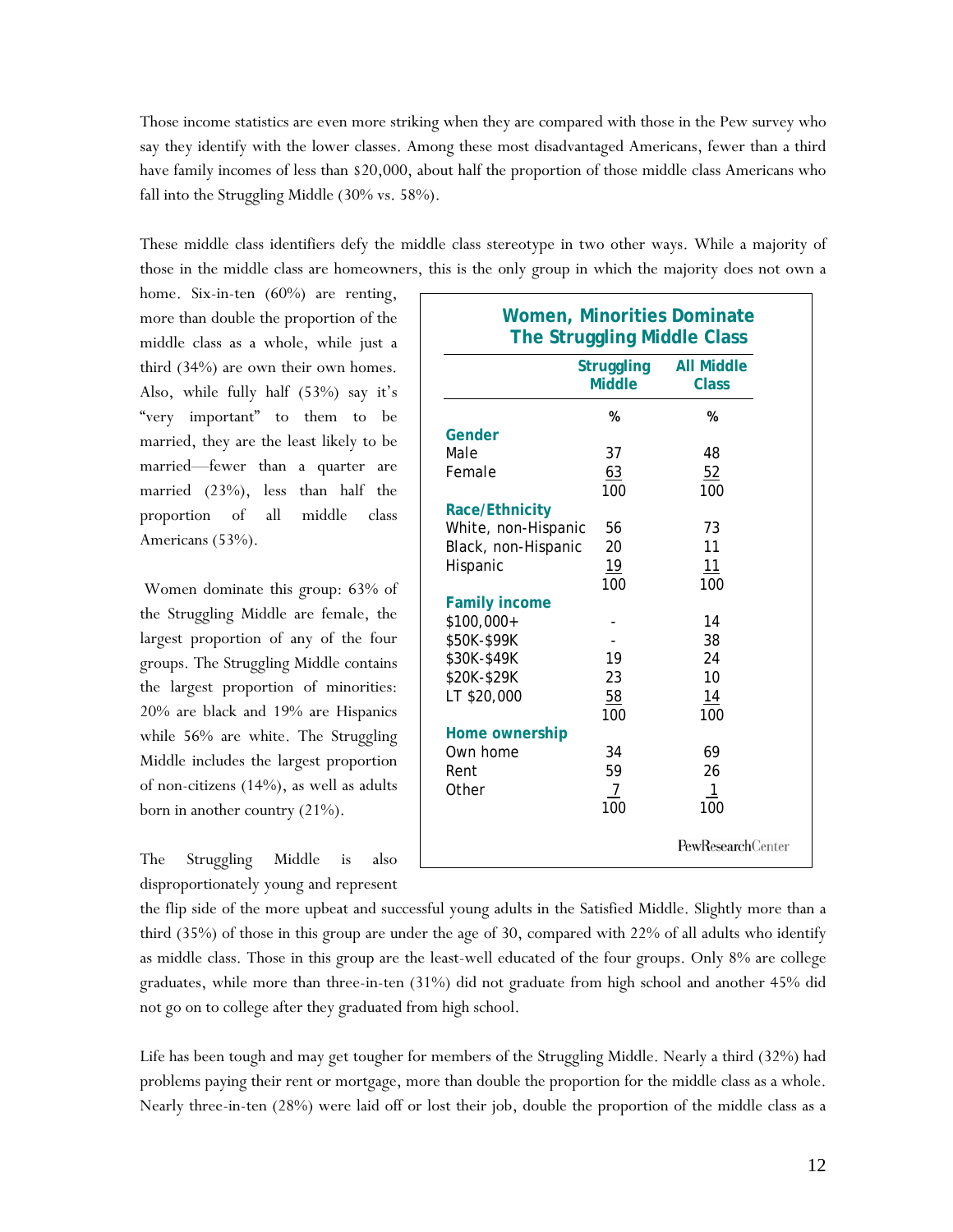whole. Fully half (52%) say they had problems getting or paying for medical care for themselves or their families in the past year, more than double the proportion in the middle class as a whole. That result is particularly troubling in light of another finding: Only 15% rate their health as "excellent' while 36% say it is "only fair" or "poor"—more than double the proportion of the middle class as a whole and easily the largest share of any group that view their health so negatively.

And they fear there's more trouble ahead. More than seven-in-ten (72%) predict they'll have difficulty paying their bills in the coming year, and an even larger proportion say they will have difficulty saving money for the future. They also are the most likely to say they may be laid off in the coming year, a worry expressed by 30% of these struggling Middle Class Americans.

Politically, Democrats outnumber Republicans 3-1 in the Struggling Middle (42% vs. 15%). That Democratic advantage is diminished, however, by the fact that more than half (53%) say they are not registered to vote.

# **What They Think**

Nearly half (47%) rank themselves on the bottom rungs of the quality-of-life ladder the largest proportion of any of the four groups who are so dissatisfied with their

| Dreams of the Struggling Middle Class                      |                                              |    |  |  |  |  |
|------------------------------------------------------------|----------------------------------------------|----|--|--|--|--|
|                                                            | <b>Struggling All Middle</b><br>Middle Class |    |  |  |  |  |
| % saying it is "very important"<br>for them to them to be: |                                              |    |  |  |  |  |
|                                                            | %                                            | %  |  |  |  |  |
| Successful in a career                                     | 75                                           | 60 |  |  |  |  |
| Wealthy                                                    | 28                                           | 12 |  |  |  |  |
| Married                                                    | 53                                           | 55 |  |  |  |  |
|                                                            | <b>PewResearch</b> Center                    |    |  |  |  |  |

lives—while only a quarter (24%) rate themselves at the top.

But hope springs eternal: fully 40% say they expect that their children will live much better than they do; only the Satisfied Middle comes close to matching their optimism for their children (37%).

Beset with financial problems and facing somewhat limited prospects, members of the Struggling Middle are the most likely of the four groups to accept the proposition that success is pretty much determined by forces outside one's control; fully half (50%) agree, compared with about a third of the middle-class in general.

In key ways, this is the most economically liberal of the four groups but socially the most conservative. A 57% majority "completely agree" that the "government should guarantee health care to every citizen," compared with 40% of the middle class as a whole. At the same time, nearly four-in-ten agree that "women should return to their traditional roles in society," a view shared by less than a quarter of the overall middle class.

Those in the Struggling Middle also dream of a better life for themselves as well as their children. They are by far the most likely to rank being successful in a career as a top life priority. Fully three-quarters say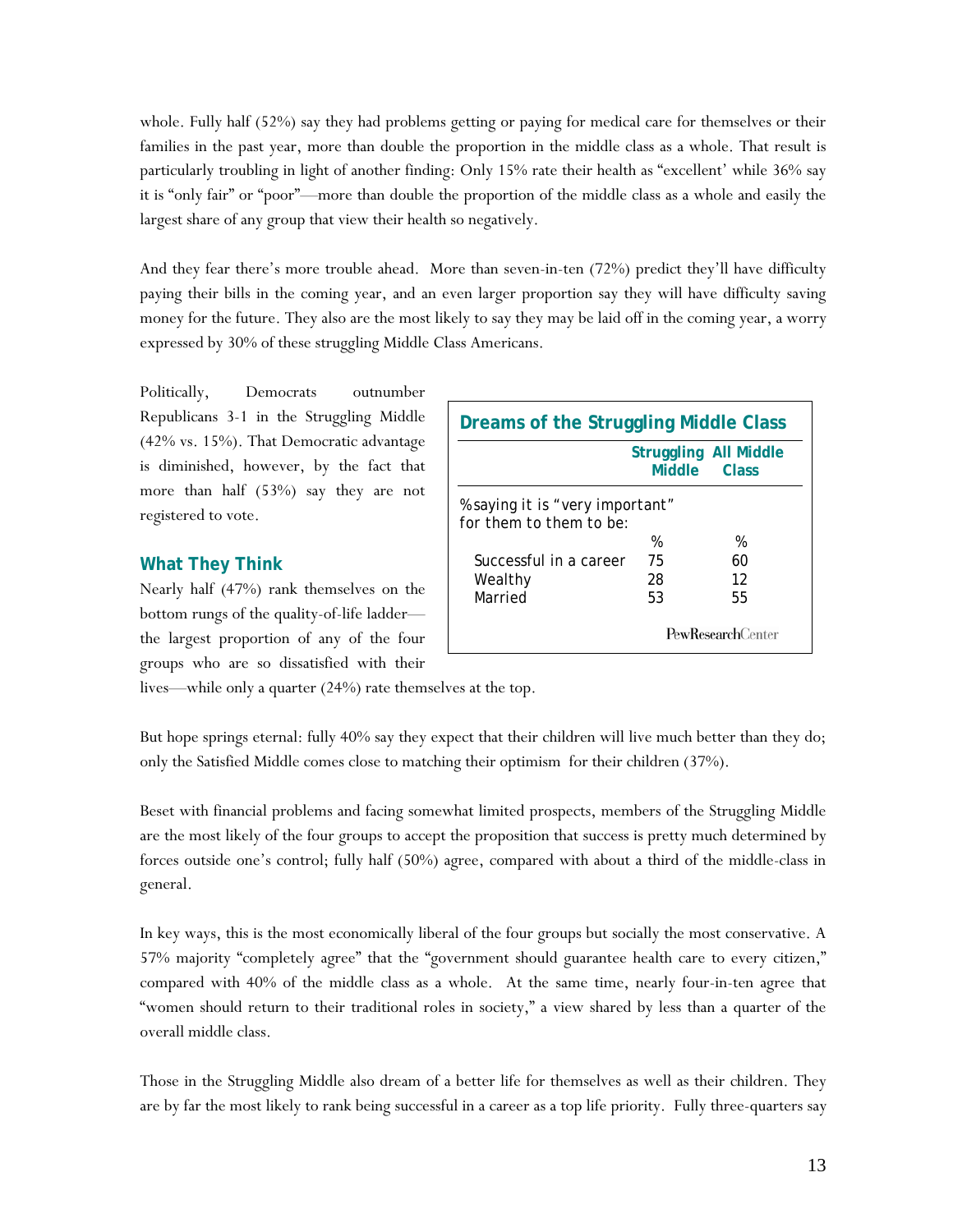job success is "very important" to them, compared with 60% of all middle class adults. Significantly, this is fully 20 percentage points greater than the proportion of those in the most accomplished group, the Top of the Class, who valued career success as highly (75% vs. 54%). This group also is the most likely to say that "being wealthy" is very important to them, a view shared by 28% of the Struggling Middle but 12% of the middle class as a whole.

# **The Satisfied Middle**

### **25% of the middle class; 12% of all adults**

The optimism of youth and the contentment that comes with old age together define this group and make them distinctive from the other three middle class groups analyzed in this study. About a quarter of those who identify themselves as middle class are in the Satisfied Middle, or about 12% of the country as a whole.

Retirement-aged adults and twentysomethings are overly represented in The Satisfied Middle. But on several core issues, there's no generation gap for these selfdescribed middle class Americans. On virtually every measure of life satisfaction these self-described

# **Who Needs Money?**

Satisfied middle less affluent, more likely to say they are comfortable

|                       | <b>Satisfied Middle ALL Middle</b><br><b>Class</b> | Class                    |
|-----------------------|----------------------------------------------------|--------------------------|
|                       | %                                                  | %                        |
| Comfortable           | 47                                                 | 39                       |
| Meet expenses with    |                                                    |                          |
| a little left over    | 40                                                 | 38                       |
| Just meet expenses    | 12                                                 | 19                       |
| Don't meet expenses   | $\star$                                            | 3                        |
| DK/Ref                |                                                    | $\star$                  |
|                       | 100                                                | 100                      |
| Number of respondents | 264                                                | 1038                     |
|                       |                                                    | <b>PewResearchCenter</b> |

middle class Americans consistently rank at or near the top. For older members of the Satisfied Middle, these views may reflect the contentment that comes after a long and successful life, while for the younger members of this group, the survey suggests these views reflect the confidence and optimism of young people.

 These middle class Americans prove you don't need money to be happy: Even though they rank third out of the four groups in terms of median family income—the older people because they disproportionately are living on fixed incomes, the young because they're still a decade or two from their peak earning years – nearly half (47%) say they're living comfortably compared with 39% of all middle class Americans.

# **Who They Are**

The Satisfied Middle is both disproportionately young and disproportionately old, and this striking age distribution is their single most defining demographic characteristic. Fully a third (34%) are 65 and older; that's more than double the proportion of seniors in any of the other groups. At the same time, nearly as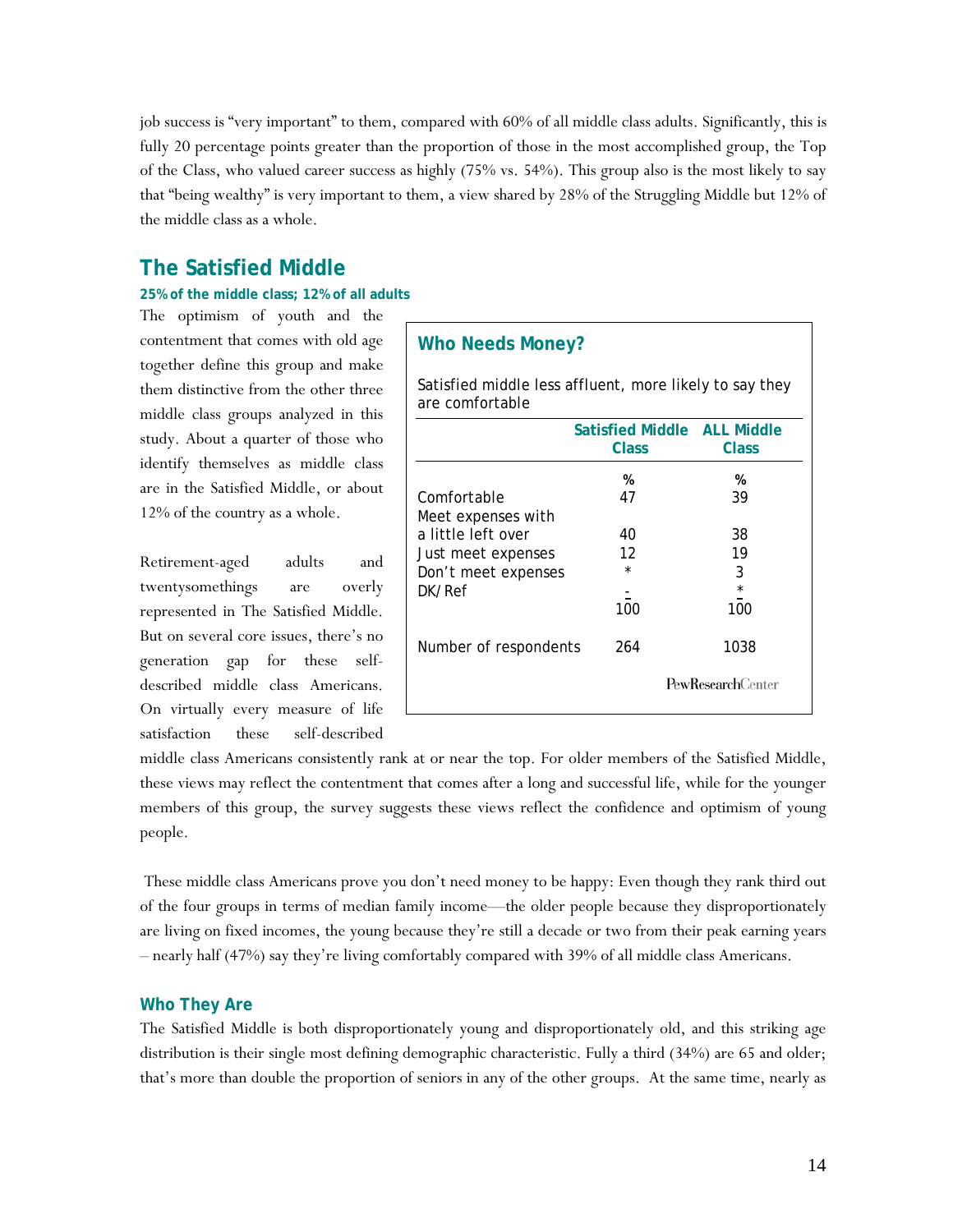many (31%) are under the age of 30, the second highest proportion of any of the four groups. A majority are women (55%), in large part because women outnumber men among older adults.

This age duality is reflected in characteristics of this group. Nearly four-in-ten (39%) are retired, most of any group. At the same time, one out of five in the Satisfied Middle are students. As is true generally of older people, fully half the homeowners in this group have paid off their homes (57%). That's about double the proportion in the middle class as a whole.

Despite their contented outlook, these Satisfied Middlers don't earn a lot of money. Half (52%) have family incomes between \$20,000 to \$40,000. That's nearly three times the percentage of all middle class Americans. More than eight-in-ten (84%) earn \$20,000 to \$50,000. Fully four-in-ten (41%) receive Social Security or some other form of retirement benefit, nearly double the proportion of others in the middle class.

Attitudes toward money reflect the age skew of this group. Overall, members of the Satisfied Middle are the second most likely to value wealth, largely reflecting the disproportionately large number of young people, who, as a group, want to be rich.

# **What They Think**

Personal progress also defines this group, and by their own accounts, they've come a long way. Those in the Satisfied Middle are, with those in the Top of the Class, the most likely to say they're doing better than their parents: fully 45% say they're doing "much better" than their parents did at a similar age, a view held by both the youngest and oldest

| The Satisfied Middle: Old and Young<br><b>Find Common Ground</b> |                                       |                                   |  |  |
|------------------------------------------------------------------|---------------------------------------|-----------------------------------|--|--|
|                                                                  | <b>The Satisfied</b><br><b>Middle</b> | <b>All Middle</b><br><b>Class</b> |  |  |
| Gender                                                           | %                                     | %                                 |  |  |
| Male                                                             | 45                                    | 48                                |  |  |
| Female                                                           | 55<br>100                             | 52<br>100                         |  |  |
| Age                                                              |                                       |                                   |  |  |
| 18-29<br>30-49                                                   | 31<br>19                              | 22<br>40                          |  |  |
| 50-64                                                            | 16                                    | 24                                |  |  |
| $65+$                                                            | 34<br>100                             | 14<br>100                         |  |  |
| <b>Race/Ethnicity</b><br>White, non-Hispanic                     | 75                                    | 73                                |  |  |
| Black, non-Hispanic                                              | $\overline{7}$                        | 11                                |  |  |
| Hispanic                                                         | 12                                    | 11                                |  |  |
| Other                                                            | 6<br>100                              | $\overline{5}$<br>100             |  |  |
| <b>Family income</b><br>\$100,000+                               | $\star$                               | 14                                |  |  |
| \$50K-\$99K                                                      | 1                                     | 38                                |  |  |
| \$30K-\$49K                                                      | 60                                    | 24                                |  |  |
| \$20K-\$29K<br>LT \$20,000                                       | 23<br>16                              | 10<br>14                          |  |  |
|                                                                  | 100                                   | 100                               |  |  |
| <b>Education</b><br>High school or less                          | 56                                    | 47                                |  |  |
| Some college                                                     | 29                                    | 27                                |  |  |
| College or more                                                  | 15<br>100                             | <u> 26</u><br>100                 |  |  |
| <b>Health</b><br>Excellent                                       |                                       |                                   |  |  |
| Good                                                             | 31<br>53                              | 31<br>54                          |  |  |
| Only Fair/Poor                                                   | 16<br>100                             | 15<br>100                         |  |  |
| <b>Marital status</b>                                            |                                       |                                   |  |  |
| Married<br>Not married                                           | 37<br>63                              | 53<br>47                          |  |  |
| DK/Ref                                                           | $\overline{1}$                        | $\overline{1}$                    |  |  |
|                                                                  | 100                                   | 100                               |  |  |
|                                                                  |                                       | <b>PewResearchCenter</b>          |  |  |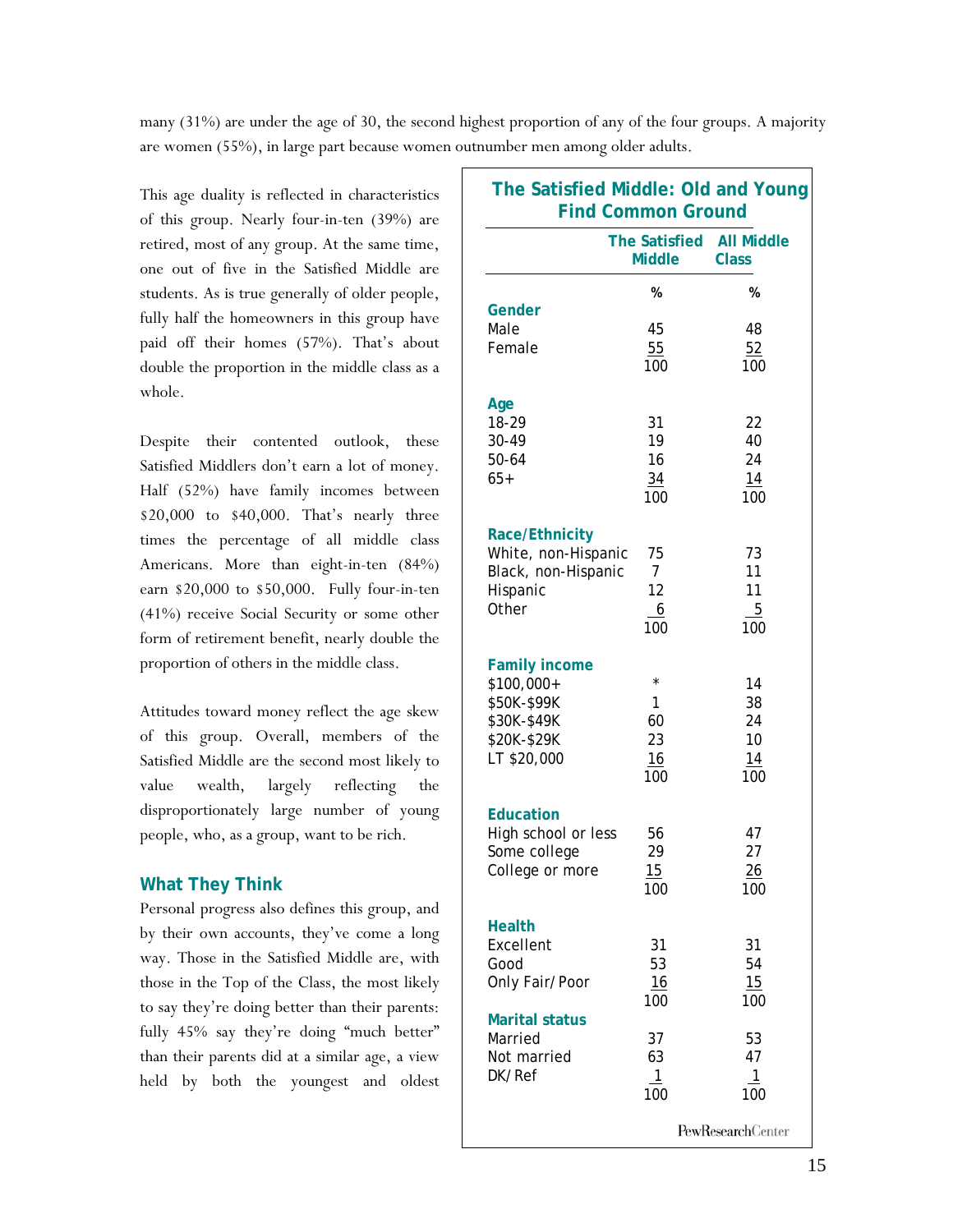members of the Satisfied Middle. Nearly nine-in-ten (88%) say they live comfortably or meet expenses with a little left over; only 12% report they just meet expenses or fall short each month.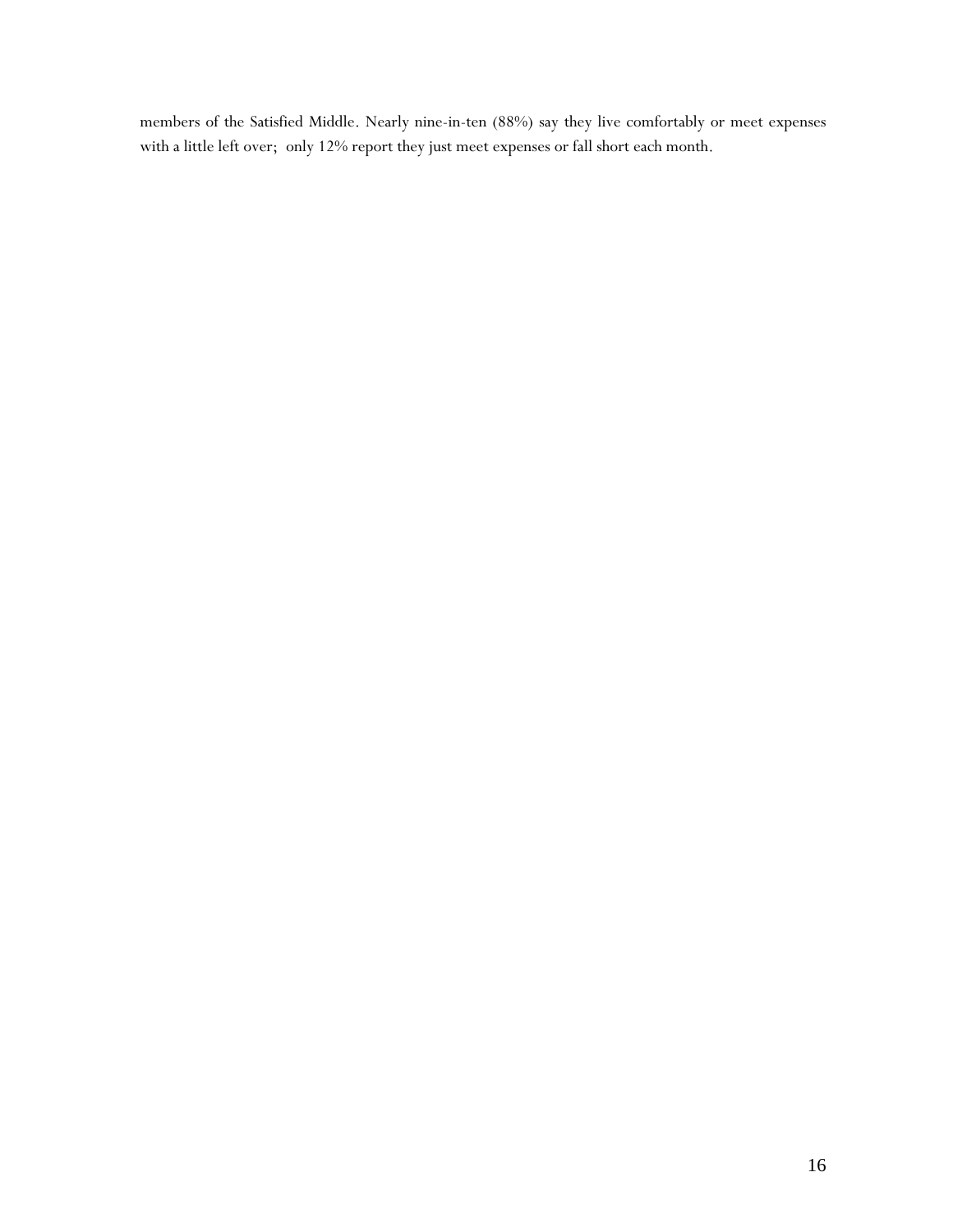# **Appendix: Survey Questions Used to Create Clusters**

Q Imagine a ladder with steps numbered from 0 at the bottom to 10 at the top. Suppose the top of the ladder represents the best possible life for you; and the bottom, the worst possible life for you. On which step of the ladder do you feel you personally stand at the present time? You can name any number between 0 and 10.

### **ENTER NUMBER** (Range 0-10)

- 99 Don't know/Refused
- Q. And on which step would you say you stood five years ago? Zero is the worst possible life and 10 the best possible life.

**ENTER NUMBER** (Range 0-10) 99 Don't know/Refused

Q. And on what number step do you think you will be five years from now? Zero is the worst possible life and 10 is the best possible life*. {PST June 2006}*

### **ENTER NUMBER** (Range 0-10)

- 99 Don't know/Refused
- Q. Compared to your parents when they were the age you are now, do you think your own standard of living now is much better, somewhat better, about the same, somewhat worse, or much worse than theirs was?
	- 1 Much better<br>2 Somewhat be
	- Somewhat better
	- 3 About the same
	- 4 Somewhat worse
	- 5 Much worse
	- 9 Don't know/Refused **(VOL.)**
- Q. How would you describe your household's financial situation? Would you say you **(READ)**
	- 1 Live comfortably
	- 2 Meet your basic expenses with a little left over for extras
	- 3 Just meet your basic expenses
	- 4 Don't even have enough to meet basic expenses
	- 9 Don't know/Refused **(VOL. --DO NOT READ)**
- Q. On the whole, would you say you are saving as much money as you should, or do you feel you should probably be saving more*?* 
	- 1 Saving as much as you should
	- 2 Should be saving more
	- 9 Don't know/Refused **(VOL.)**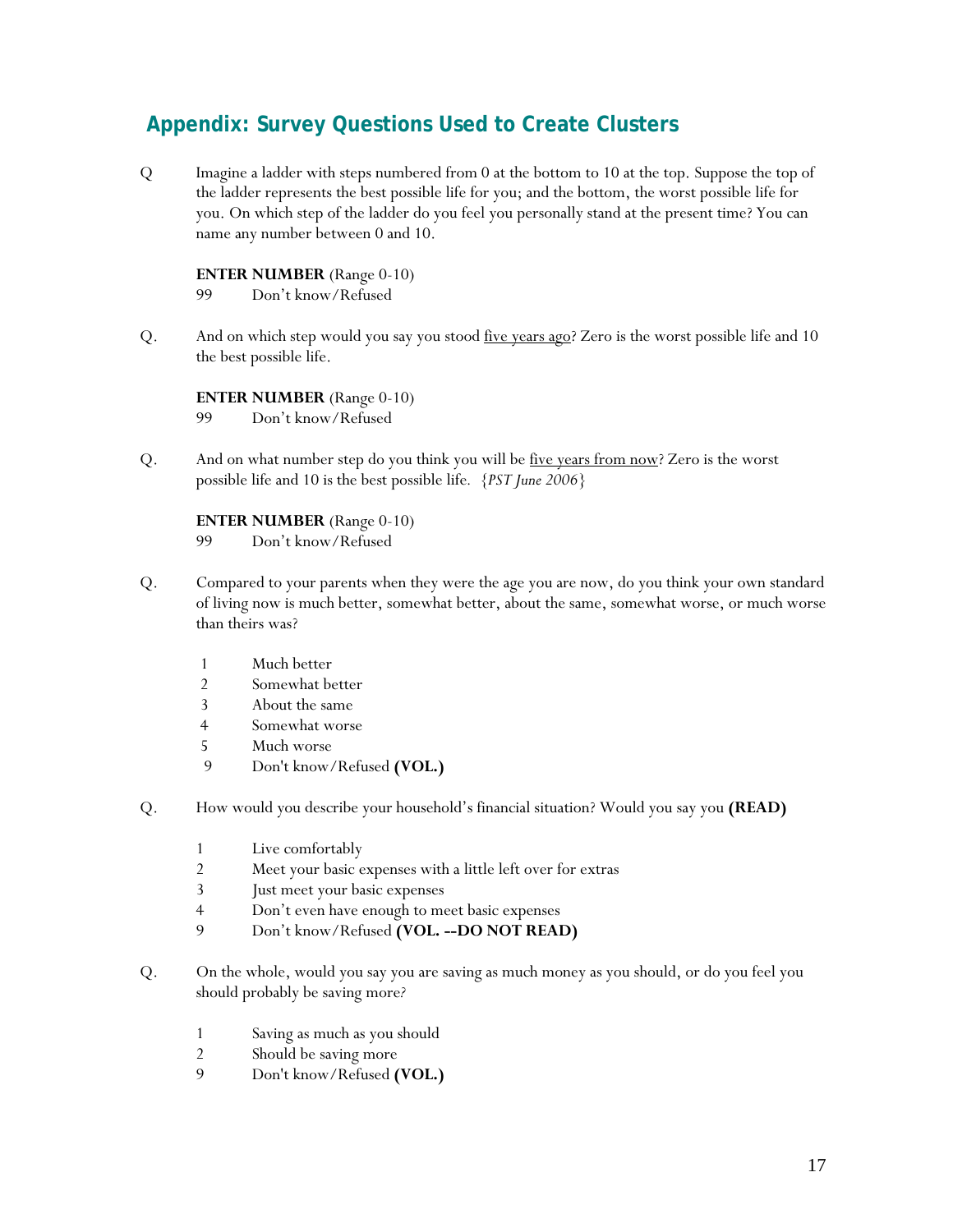- Q. For each of the following, please tell me whether or not it is something that happened to you in the past year....Have you **[INSERT ITEM; RANDOMIZE]**?
	- a. Had trouble getting or paying for medical care for yourself or your family
	- b. Had problems paying your rent or mortgage
	- c. Or someone else in your household had to start working or take on an extra job because you needed the money
	- d. Been laid off or lost your job
	- e. Gotten a pay raise at your current job or gotten a better job
	- f. Had to cut back your household spending because money was tight

## **RESPONSE CATEGORIES:**

- 1 Yes
- 2 No
- 9 Don't know/Refused **(VOL.)**
- Q. Looking ahead to the coming year, how likely is it that you will **[INSERT ITEM; RANDOMIZE**]? Is it very likely, somewhat likely, not too likely or not likely at all likely? *{New}*

**IF NECESSARY**: Is it very likely, somewhat likely, not too likely or not likely at all likely that you will **(REPEAT ITEM)** 

- a. Have trouble paying your bills
- b. Have trouble saving money for the future
- c. Have to cut back on household spending because money is tight

## **RESPONSE CATEGORIES:**

- 1 Very likely
- 2 Somewhat likely
- 3 Not too likely
- 4 Not at all likely
- 9 Don't know/Refused **(VOL.)**

# **ASK IF EMPLOYED**

Q. Thinking about the next 12 months, how likely is it that **[INSERT ITEM; RANDOMIZE]**? Is it very likely, somewhat likely, not too likely or not at all likely? *{New}* 

**IF NECESSARY**: Is it very likely, somewhat likely, not too likely or not likely at all likely that **(REPEAT ITEM)** 

- a. Your employer may go out of business or relocate to another city
- b. You may not get a raise
- c. You may have your health care benefits reduced or eliminated by your employer
- d. Your job may be outsourced to a worker in another country
- e. You may be asked to take a cut in pay
- f. You may be laid off
- g. Your income may not keep up with the cost of living.